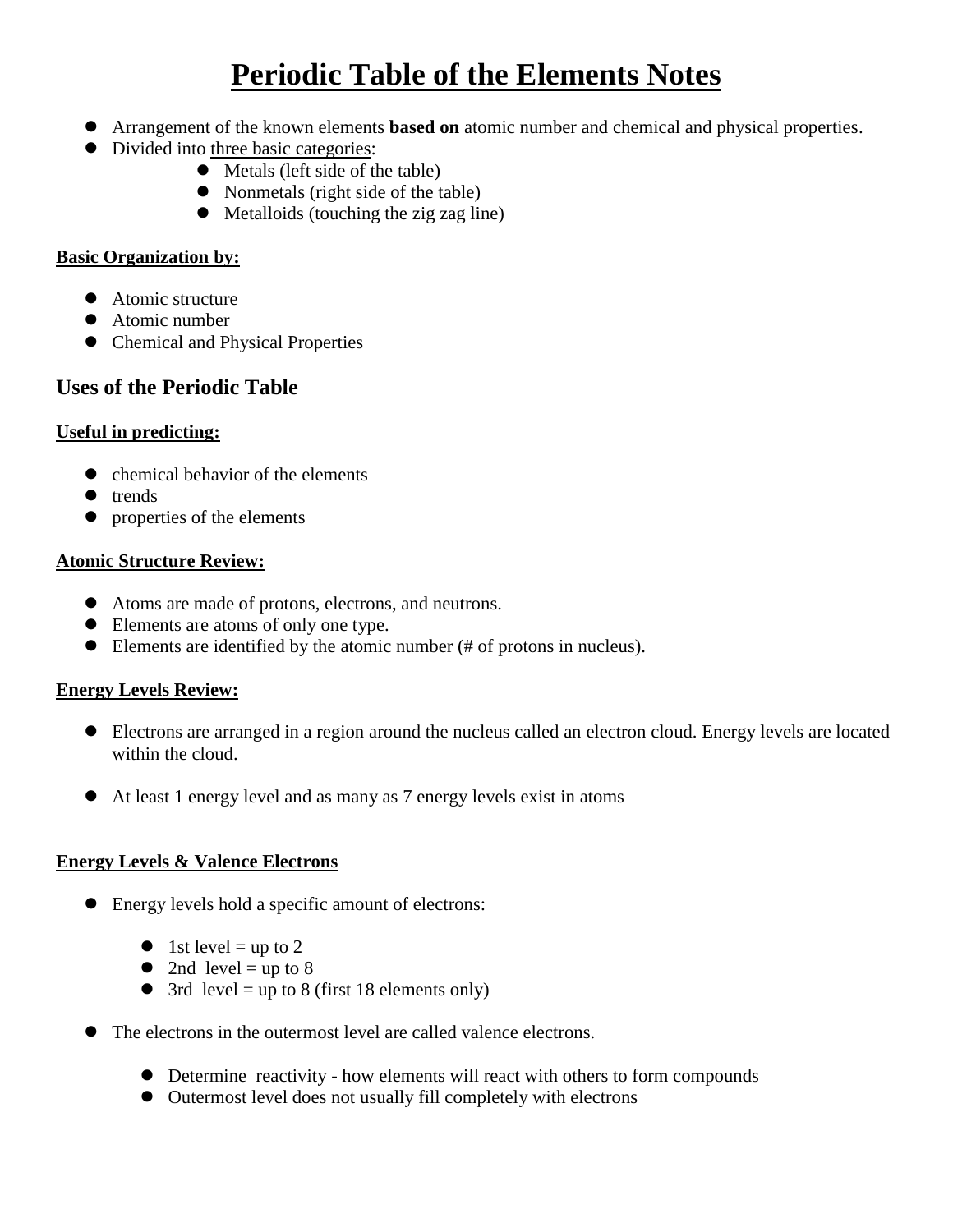#### **Using the Table to Identify Valence Electrons**

- Elements are grouped into vertical columns because they have similar properties.
- These are called groups or families.
- Groups are numbered 1-18.
- **Group numbers** can help you determine the number of valence electrons:
	- Group 1 has 1 valence electron.
	- Group 2 has 2 valence electrons.
	- Groups 3–12 are transition metals and have 1 or 2 valence electrons.
	- Groups 13–18 have **10 fewer than the group number**. For example:
	- Group 1**3** has **3** valence electrons.
	- Group 1**5** has **5** valence electrons.
	- Group 1**8** has **8** valence electrons (except He)

## **Elements & Reactivity**

- Reactivity is a chemical property that determines how elements will react with others to form compounds.
- **What makes an element reactive?**
	- Number of valence electrons of each atom
	- When outer levels are full, atoms are stable.
	- When they are not full, they react:
		- gain, lose, or share 1 or 2 electrons
- The **most reactive metals** are the elements in Groups 1 and 2.
	- Elements in Group 1 generally lose an electron so their outer energy level is empty.
	- Elements in Group 2 generally lose two electrons so their outer energy level is empty.
- These groups **easily give up** their valence electrons to make a compound.
- The **most reactive nonmetals** are the elements in Groups 16 and 17.
	- Elements in Group 16 need two more electrons to fill their outer energy level.
	- Elements in Group 17 need one more electron to fill their outer energy level.
- These groups gain valence electrons to make a compound.

#### **Groups**

- Groups run vertically in the periodic table.
- They are numbered from 1–18.
- Elements in the same groups have the same number of valence electrons in the outer energy level.
- Grouped elements behave chemically in similar ways.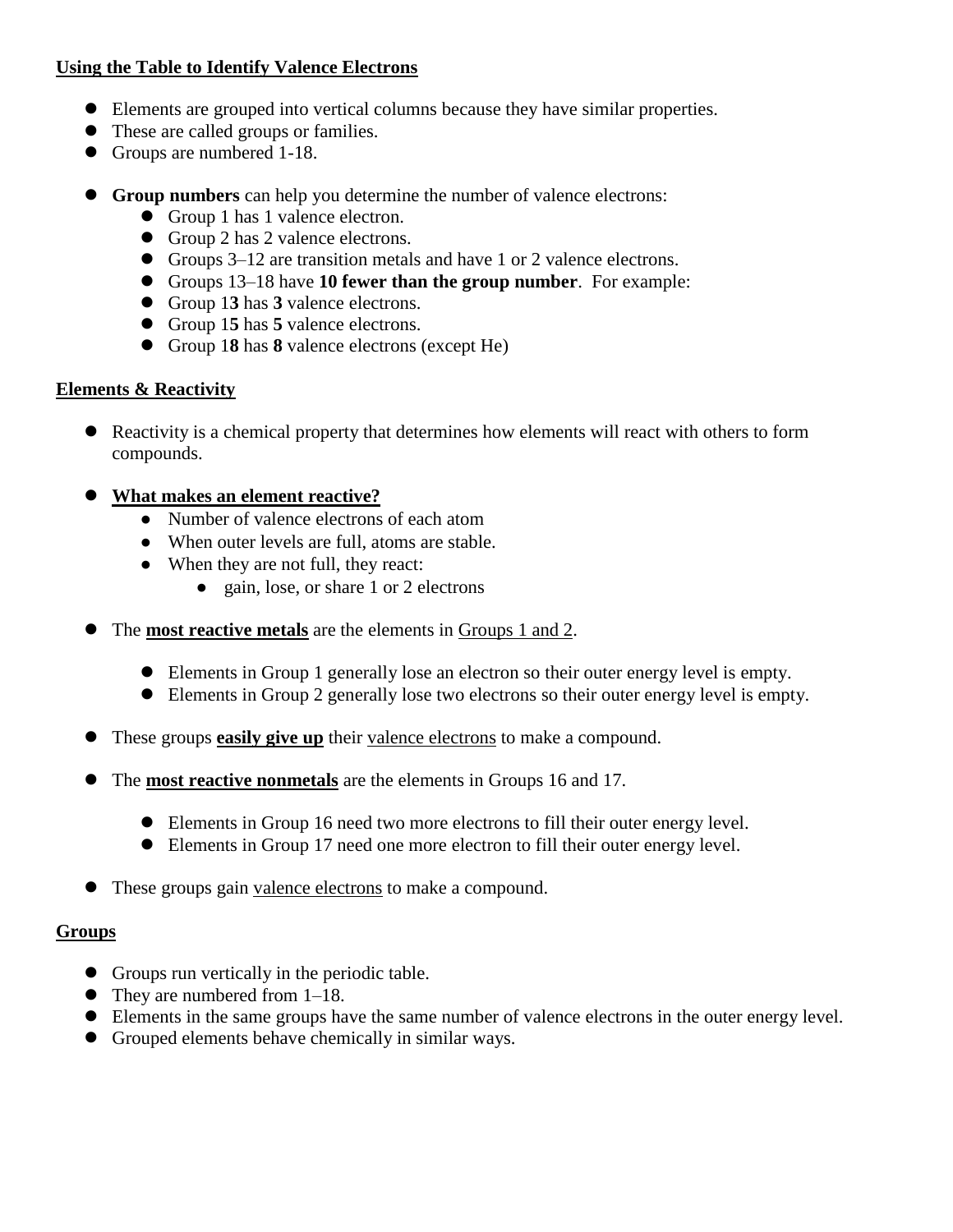## **Group 1: Alkali Metals**

- Contains: Metals
- Valence Electrons: 1
- Reactivity: Very Reactive most reactive group on the Periodic Table
- Properties:
	- $\bullet$  solids
		- soft
		- react violently with water
		- $\bullet$  shiny
		- low density

## **Group 2: Alkaline-Earth Metals**

- Contains: Metals
- Valence Electrons: 2
- Reactivity: very reactive, but less reactive than alkali metals (Group 1)
- Properties:
	- Solids
		- Silver colored
		- More dense than alkali metals

## **Groups 3-12 Transition Metals**

- Contain: Metals
- Valence electrons: 1 or 2
- Reactivity: less reactive than alkali and alkaline-earth metals
- Properties:
	- $\bullet$  Higher density
	- Good conductors of heat and electricity

#### **Groups 3-12 Transition Metals--Below Main Table**

- Contain: The Lanthanide and Actinide Series
	- These two rows are pulled out of sequence and placed below the main table to keep the table from being too wide.
	- Lanthanides are atomic numbers 57–70.
	- Actinides are atomic numbers 89–102.

## **Groups 3-12 Rare Earth Elements ~ Lanthanides**

- Lanthanides follow the transition metal atomic number 57 Lanthanum in Period 6.
- Valence electrons: 3
- Reactivity: Very reactive
- Properties:
	- High luster, but tarnish easily
	- High conductivity for electricity
	- Very small differences between them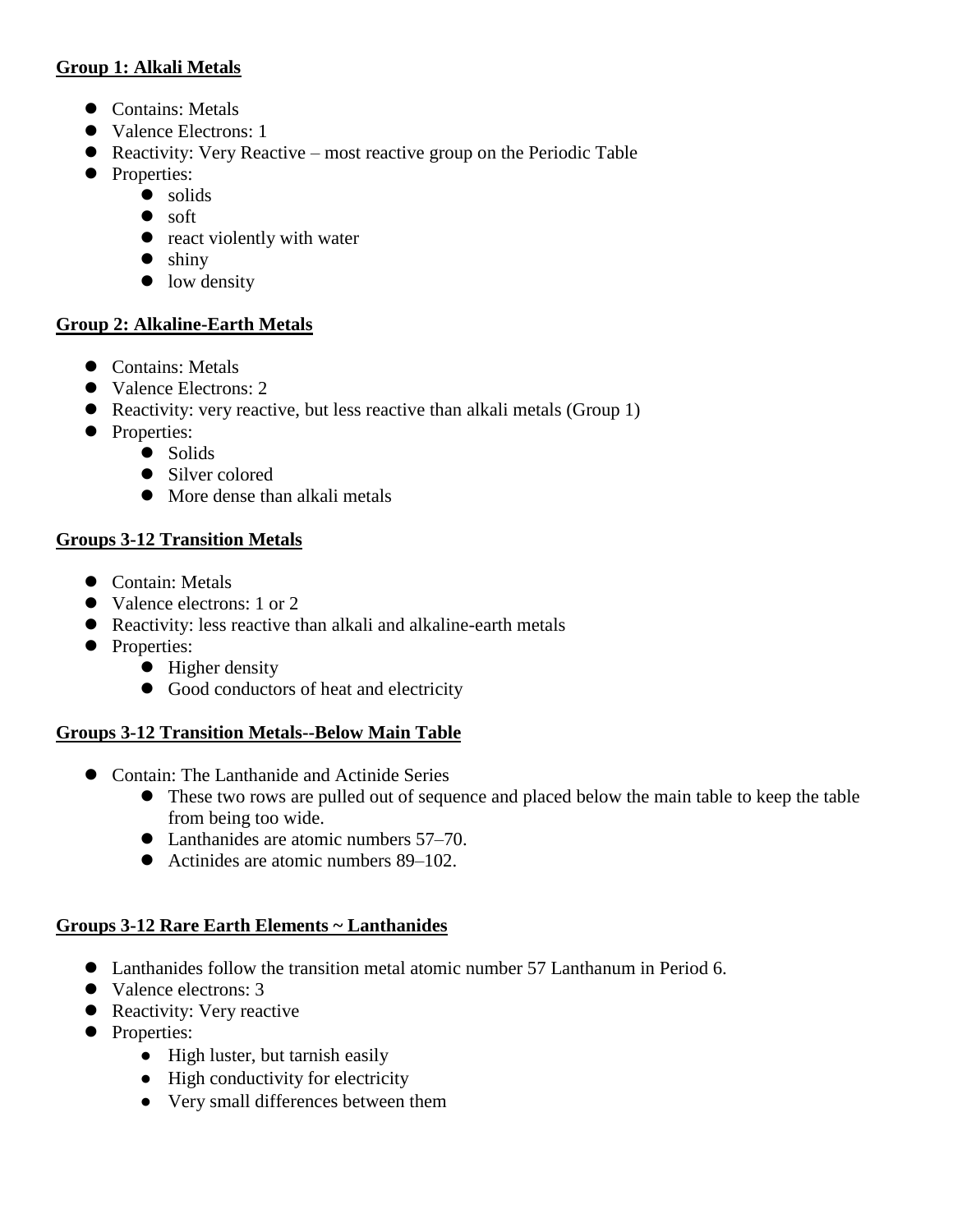## **Groups 3-12 Rare Earth Elements ~ Actinides**

- Actinides follow the transition metal atomic number 89 Actinium in Period 7
- Valence electrons: 3 (but up to 6)
- Reactivity: unstable
	- All are radioactive
		- Most made in laboratories

## **Metalloids**

- A zig-zag line that separates metals from metalloids
- Elements from Groups 13–16 contain some metalloids.
- Metalloids are Boron, Silicon, Germanium, Arsenic, Antimony, Tellurium and Polonium



These elements have characteristics of metals and nonmetals.

## **Group 13: Boron Group**

- Group 13: Boron Group
- Contains: 1 metalloid and 4 metals
- Valence Electrons: 3
- Reactivity: Reactive
- Other shared properties:
	- Solid at room temperature

#### **Group 14: Carbon Group**

- Contains: 1 non-metal, 2 metalloids, and 2 metals
- Valence Electrons: 4
- Reactivity: Varies
- Other shared properties:
	- Solid at room temperature

## **Group 15: Nitrogen Group**

- Contains: 2 non-metals, 2 metalloids, and 1 metal
- Valence electrons: 5
- Reactivity: Varies
- Other shared properties:
	- All but N are solid at room temperature